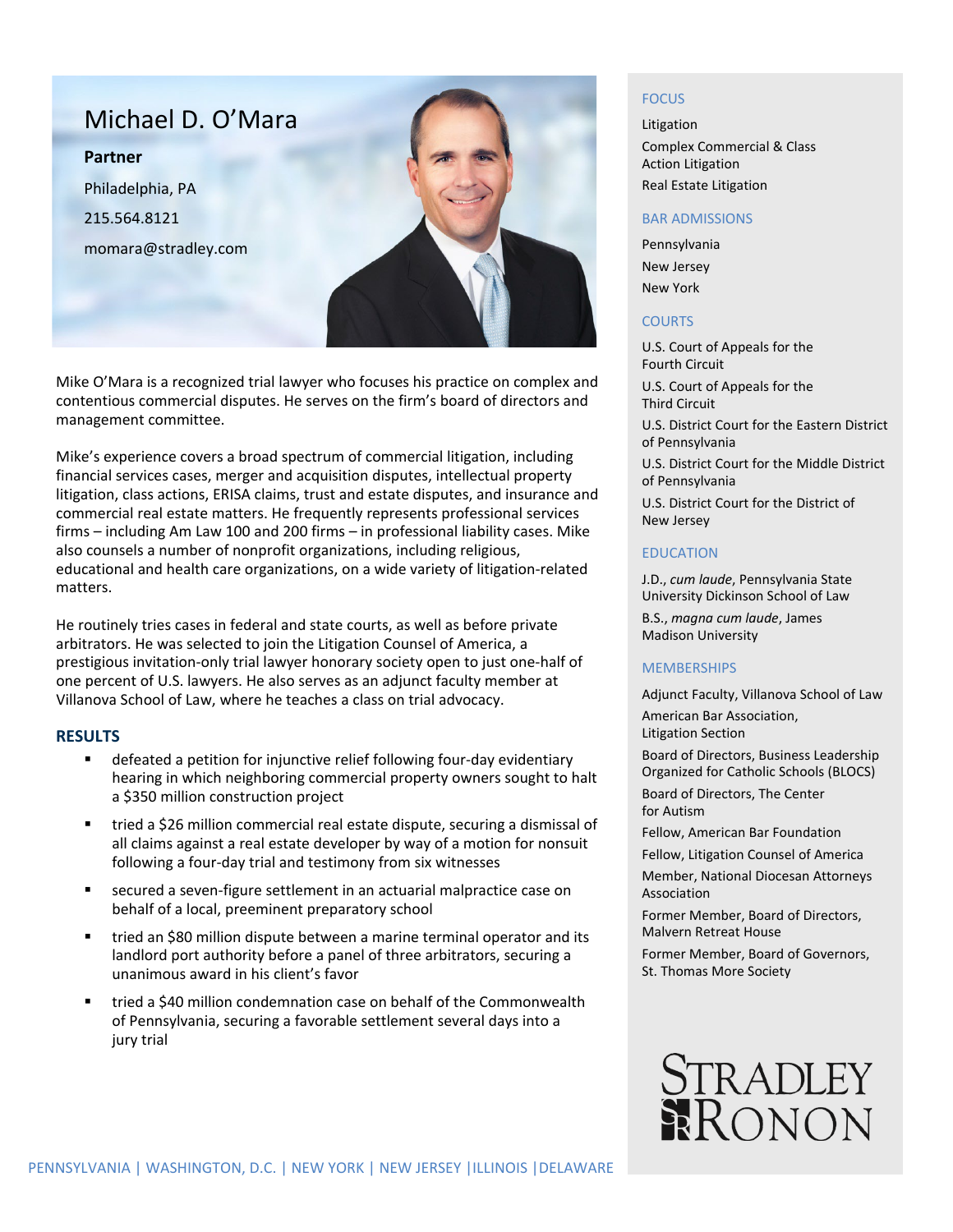# Michael D. O'Mara

Page 2

- tried a Fair Labor Standards Act and retaliation case, securing a complete defense verdict for a multistate employer following a week-long federal court jury trial
- defeated a preliminary injunction petition filed by a publicly traded company seeking to preclude a former high-level executive from embarking on a new business venture
- defended a Swiss electronics company against patent infringement claims relating to transistor design in high-speed logic circuits
- secured dismissal of a multimillion-dollar lawsuit alleging civil conspiracy and tortious interference against a global distributor of industrial and specialty chemicals
- secured dismissal of alleged violations of the Racketeer Influenced and Corrupt Organizations Act (RICO) against a global manufacturer of industrial heating and ventilation equipment
- represented investors in South Carolina federal court in a securities fraud case against a Wall Street short seller, securing a liability finding
- secured the dismissal of more than 50 cases against the Archdiocese of Philadelphia and other religious institutions
- secured a defense verdict following a week-long federal jury trial in an age-discrimination case
- obtained a defense verdict for a company's former president and majority shareholder charged with fraudulent misrepresentation following a merger with a publicly traded company, and secured the recovery of all legal fees and costs
- obtained a defense verdict following a bench trial on behalf of a local corporation in an action by a former high-level employee seeking substantial compensation
- defeated a petition for preliminary injunction seeking to enjoin three high-level executives from competing against their former employer
- obtained a precedent-setting opinion from the Pennsylvania Supreme Court on behalf of a Pennsylvania investment company
- obtained a defense verdict for a neurosurgeon in a wrongful death/malpractice action
- obtained a complete defense verdict for a family physician in a wrongful death/malpractice action
- secured a defense verdict for a local college sued for negligence in a substantial personal injury action

## **SPEAKING ENGAGEMENTS**

- Presenter, "Legal Issues Updates: Maintaining Identity and Fidelity in a Changing Environment," Association of Catholic Colleges and Universities 2022 Annual Meeting
- Presenter, "The Implications of 2020 Court Rulings on Catholic Institutions," Association of Catholic Colleges and Universities
- Presenter, "Economic Experts: What They Can Add to Your Employment

### **MEMBERSHIPS**

Former Member, Development Advisory Council, Sisters of the Holy Family of Nazareth

Philadelphia Bar Association

The Historical Society of the U.S. District Court for the Eastern District of Pennsylvania

Trial Law Institute

Diversity Law Institute